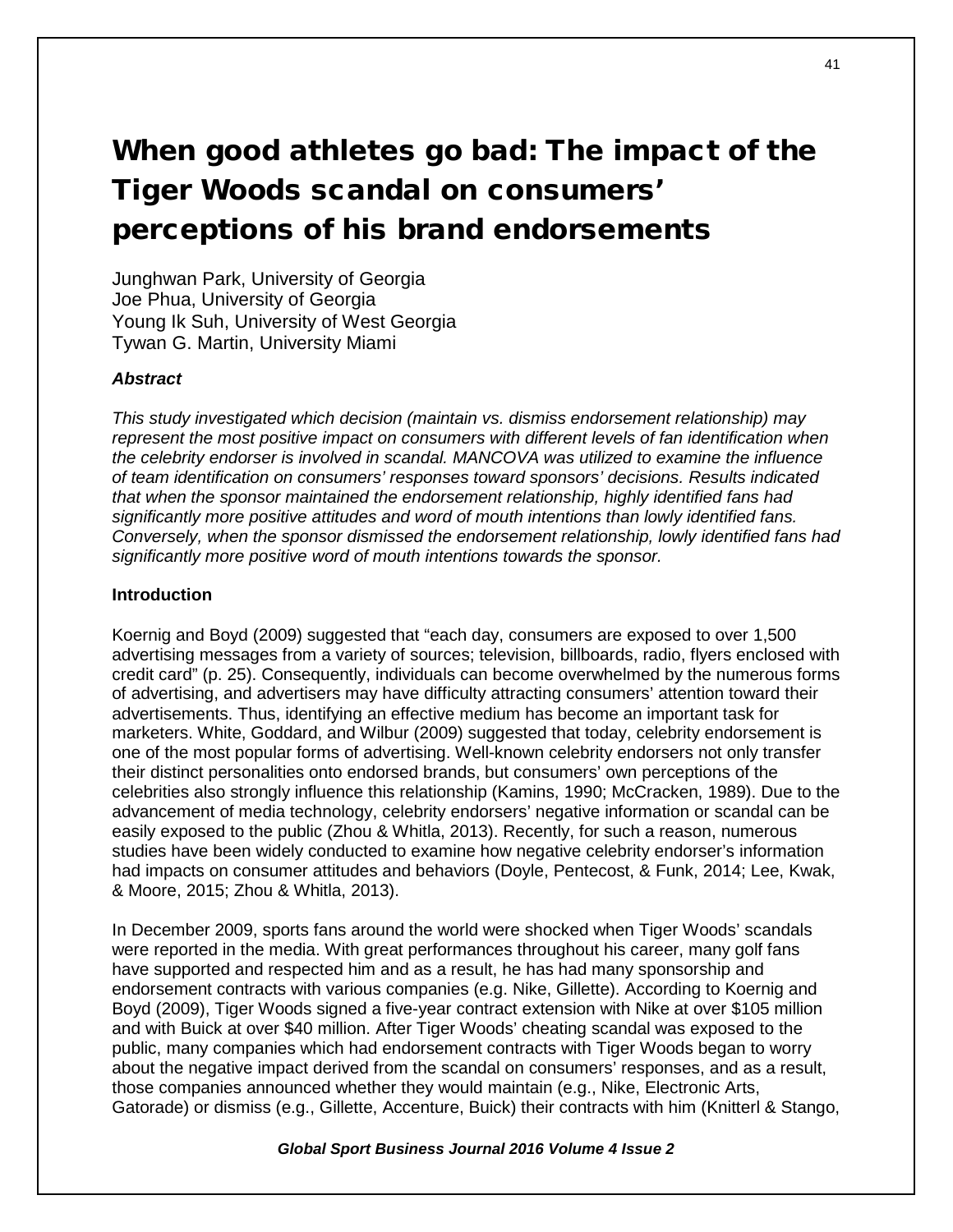2013). According to Huges and Shank (2005), scandal can be defined as "doing something illegal or immoral that has a profound impact on the sport or contest" (p.214). Hunter (2007) suggested that even normal information in relation to the lives of celebrities is newsworthy for the public and has strong consequences for products they endorse. Fiske (1980) also suggested that negative information about a celebrity was more attention-worthy to the public than positive information. Celebrities are also human, and hence they can commit immoral behavior the same as non-celebrities. As such, we often hear about many negative celebrity scandals (e.g., Kobe Bryant's sexual assault scandal, Tiger Woods' cheating scandal, Alex Rodriguez's steroids scandal). Several studies found that celebrity endorsers' scandals or negative information had negative impacts on sponsors' stock value (Chung, Derdenger, & Srinivasan; 2013, Knitterl & Stango, 2013), and brand evaluation (Doyle et al., 2014; Edwards & La Ferle, 2009; Fong & Wyer, 2012; Jin & Phua, 2014; Lee et al., 2015; Till & Shimp, 1998; White et al., 2009).

According to Wann, Melnick, Russell, & Pease (2001), fan identification is "the extent to which a fan feels psychologically connected to a team or a player" (p.3). Funk and James (2001) developed the Psychological Continuum Model (PCM) and suggested that a fan's psychological connection to a sport team could be developed by the following stages; awareness, attraction, attachment, and allegiance. At the allegiance level, people tend to possess strong identification toward their favorite team. As a result, highly identified fans are less likely to change their attitudes toward the team even if the team's performance is really bad. Several sponsorship studies (Dalakas & Levin, 2005; Gwinner & Swanson, 2003; Kwon & Armstrong, 2002; Madrigal, 2000; Wann, 2006) have examined the relationship between fan identification and attitudinal constructs, including belief about sponsorship, attitude toward the sponsor, purchase intention, word of mouth. In previous literature on effects of celebrity endorser's scandal, few studies (Fink, Parker, Brett, & Higgins, 2009; Johnson, 2005) have identified the relationship between scandal and individual's judgment toward the celebrity endorser based on social identity theory (SIT). Both studies found that depending on level of fan identification toward a celebrity endorser who was involved in the scandal, individual's judgment could be different. For example, Maria Sharapova who is the most popular female sports celebrity endorser had announced that she failed a drug test at the 2016 Australian Open in March, 2016. After the announcement, Nike and TAG Heuer immediately dismissed the endorsement relationship with her. Consumers, who are highly identified toward Maria Sharapova, may believe that she used a banned drug carelessly. On the other hand, consumers who are lowly identified toward Maria Sharapova, may intend to denigrate her achievements as a top tennis player. In connection with the scandal, whether the sponsor keeps the contract with the celebrity endorser or not should be decided quickly for the operating loss prevention. However, previous literature does not concern on this issue so far. Also, even though an individual's level of identification toward a celebrity endorser who is involved in a scandal should be an influential factor in evaluting the relationship between the sponsor's decision and consumers' evaluation toward the sponsor, there was no empirical assessment yet in the literature. Thus, the purpose of this study was to investigate which decision (maintain sponsorship relationship versus dismiss sponsorship relationship) will represent a more positive impact on consumers' responses who have different levels of team identification when the celebrity endorser is involved in a scandal. The research findings will contribute to a better understanding of the effects of scandal and fan identification on consumers' evaluations in the celebrity endorsement relationship for both academic researchers and practitioners.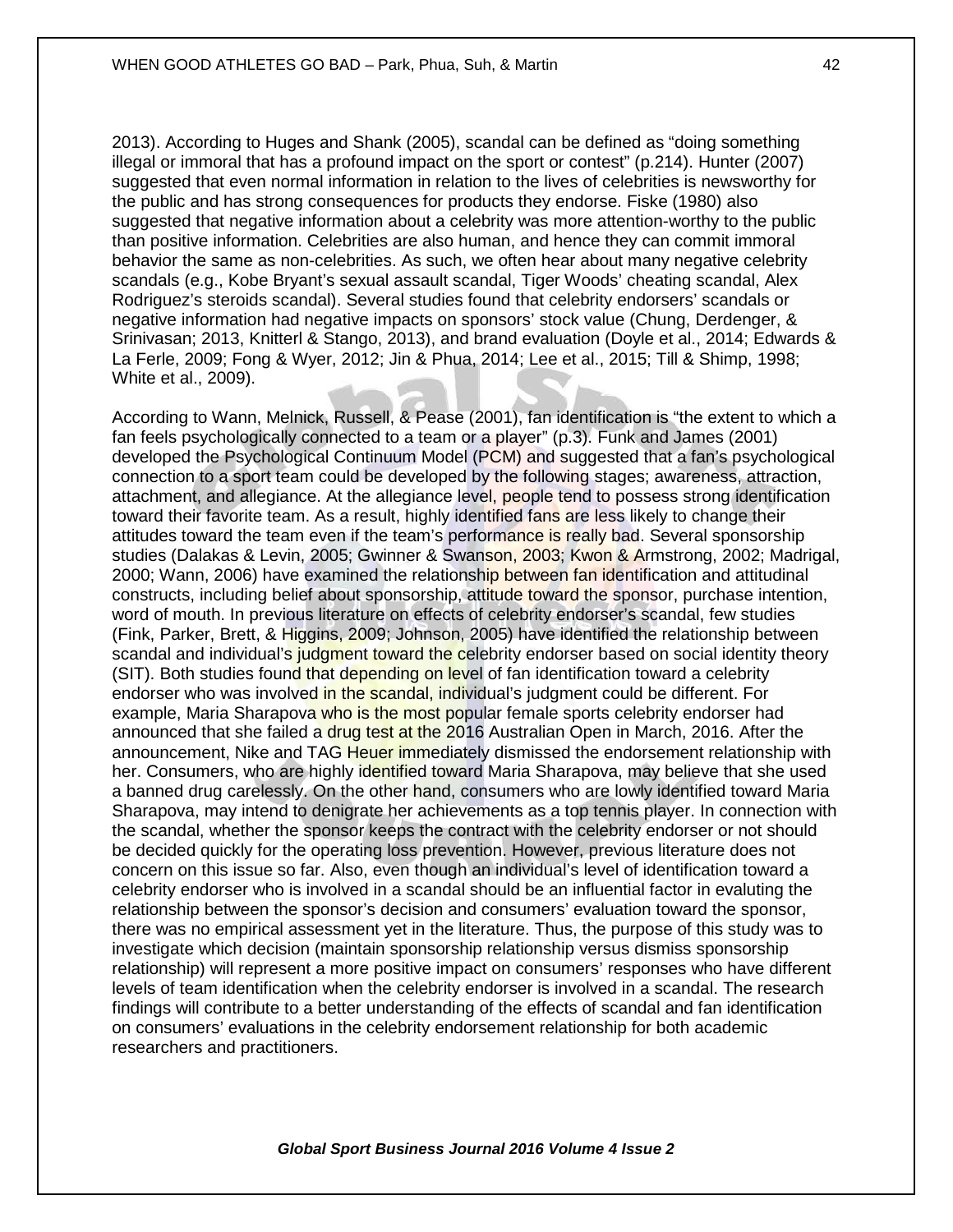## **Scandal (Immoral Behavior) Studies in Relation with the Endorsement**

Few empirical studies examined the impact of a celebrity endorser's scandal on brand evaluations (Doyle et al., 2014; Lee et al., 2015; Till & Shimp, 1998; Zhou & Whitla, 2013). According to Till and Shimp (1998), marketers hope that their target consumers' positive feelings toward a celebrity endorser will transfer to their brands or products. They suggested that celebrity scandals have created a fear by companies in using celebrities for advertising. Till and Shimp (1998) examined how negative information about a celebrity had impacts on the brand the celebrity endorses. To examine endorsement effects on brands when the celebrity endorser was involved in negative information, their study firstly attempted to use the context of an associate memory framework. As a result, the authors found that when only the fictional celebrity endorser was involved in negative information, consumers' attitudes toward the brand became less positive. They also found that individual's association size, time of the negative information, and the strength of the link between brand and celebrity affected consumers' evaluations of the brand. Zhou and Whitla (2013) examined how negative celebrity information influenced consumer attitudes in terms of focusing on the mediating role of moral reputation. The authors found that young Asian consumers considered that moral reputation of the celebrity endorser was significantly important in formulating their attitudes toward both the celebrity endorser and the sponsor. Thus, the authors emphasized that moral reputation should be included into celebrity endorsement scandal research. Doyle et al. (2014) found that celebrity endorser negative publicity could have a negative impact on consumer attitudes towards sponsored brands and associated event. For example, if a famous soccer player is involved in the scandal, soccer fans may formulate negative attitudes towards his sponsor and associated event (e.g. FIFA World Cup). Lee et al. (2015) examined the relationship between athlete's transgressions and sponsor evaluations in terms of using the concepts of moral reasoning strategies (i.e., moral rationalization, moral coupling, and moral decoupling). The authors found that moral decoupling and moral rationalization had positive effects on brand attitude and purchase intention because individuals tend to have positive evaluation toward the athlete even if the athlete is involved in an immoral behavior.

By applying social identity theory (SIT), Johnson (2005) examined consumer reactions to Michael Jackson and Kobe Bryant when they were involved in immoral behavior. The author stated that "many of the companies who had used Kobe Bryant as an endorser are not taking the risk that their products will become associated with a man perceived as a rapist in the minds of some of their consumers" (p.100). However, the author suggested that depending on the individual's identification toward Kobe Bryant, consumer reactions could be different because consumers, who are highly identified toward Kobe Bryant, may believe that he is absolutely innocent. Moreover, those highly identified consumers also had more positive purchase intentions toward the celebrity's products even though the celebrity was involved in the scandal. The author concluded that "strength of identification plays a role in shaping consumers' reactions to such celebrity scandals, and that SIT can help to predict consumers' reactions to immoral behavior" (Johnson, 2005, p.100). Fink et al. (2009) examined fan reactions in relation with the effects of athletes' negative behavior by applying SIT. They suggested that most fan identification studies have mainly dealt with fan reactions with regard to on-field outcomes such as team performances. Moreover, the authors stated that "how athletes' off-field behavior impacts fan identification is an under-studied area" (p.143). Accordingly, the purpose of their study was to examine how immoral off-field behavior of players impacts fan's responses depending on their team identifications, and found that to maintain the balance situation, fans might choose one of various balancing techniques (e.g., distancing oneself from the team, derogating the in-group member, exhibiting in-group bias) depending on the individual's level of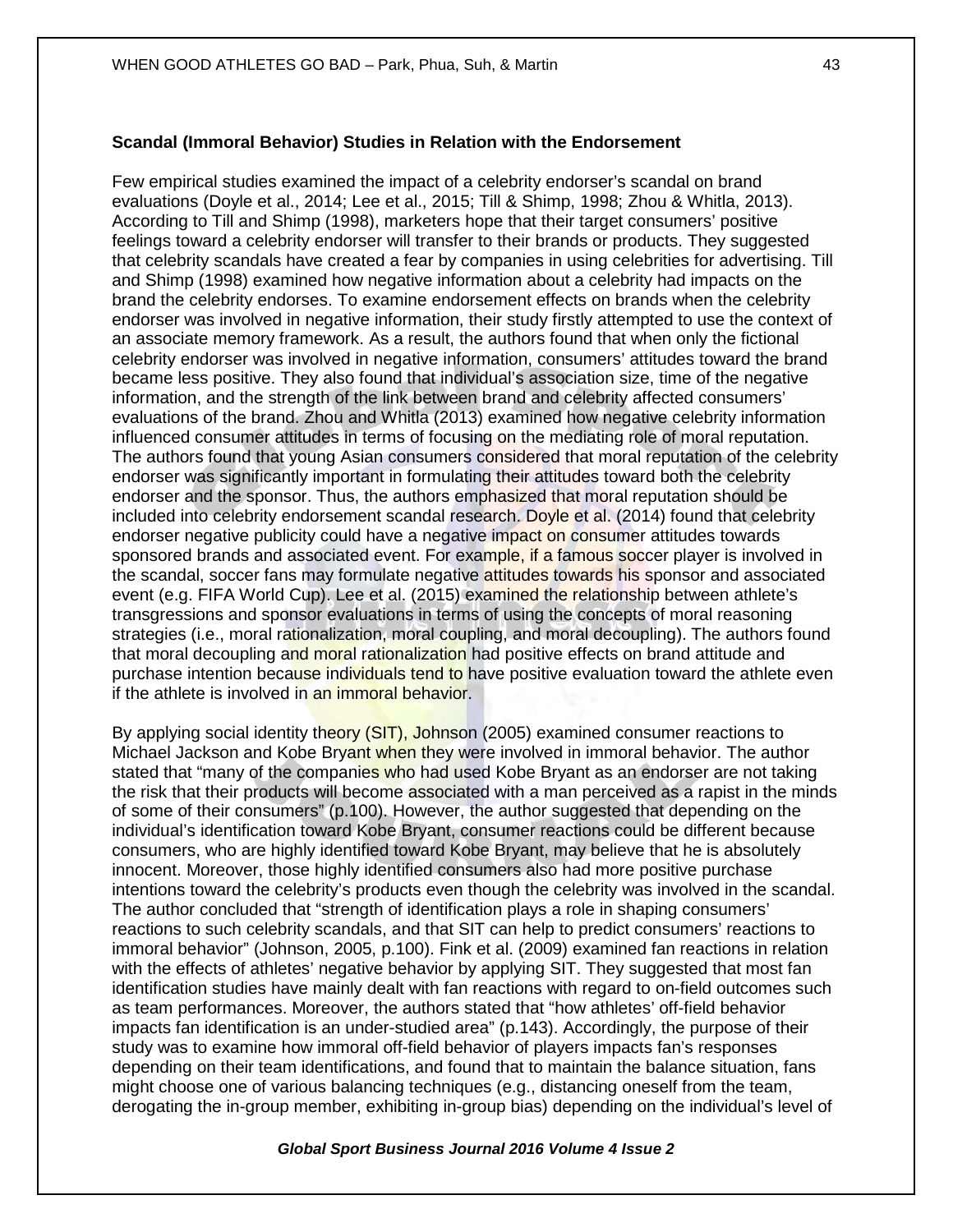identification. White et al. (2009) examined the effects of negative information transference in the celebrity endorsement relationship. They found that when respondents were exposed to negative information in relation with the celebrity endorser, respondents had negative perceptions toward the brand (product) used by the celebrity in their advertising due to a negative transference from the endorser to the brand. However, when respondents were exposed to negative information in relation with the company, there was no significant transference from the company to the endorser.

# **Balance Theory and the Effect of Fan Identification on Consumption Behavior**

Sponsorship can be explained within the tripartite relations between sponsor, property, and consumers (Kim, 2010). Heider's (1958) balance theory has been widely used to explain, and predict sponsorship relations in the previous sponsorship literature. According to Cornwell, Weeks, and Roy (2005), people tended to maintain a balanced relationship between the event and the sponsor. Based on the balance theory, Dean (2002) explained the sponsorship as a triangular relationship. First, he suggested that a corporation may participate in the sponsorship activity by choosing a sporting event. Accordingly, the corporation may believe that the sporting event is a good strategic fit for its products and brands by generating a positive connection between the corporation and the sponsored event (one side of the triangle). In addition, if the consumer has a preexisting positive emotion toward the sponsored event (the second side of the triangle), the consumer may form a positive attitude toward the sponsor (the third side of the triangle). This is because consumers have the desire to keep harmony (balance) between the favorable event and sponsor in their minds. Based on the balance theory, we may expect that consumers represent positive (or negative) reactions to the event sponsor when the celebrity endorser who was involved in the scandal has dismissed (or maintained) the relationship with the event sponsor.

In the position of business, it is really important to make a decision whether they continuously maintain the relationship with their celebrity endorser who is involved in the scandal. From a fans point of view, fan identification plays an important role to possess positive or negative attitudes toward both sponsor and celebrity endorser who is involved in the scandal. According to SIT, people tend to classify themselves into specific social categories in order to facilitate self-definition within their societies (Tajfel & Turner, 1986). In line with this perspective, fan identification can be explained as "the spectators connectedness to a team and the experience of the team's failing and achievements as one's own" (Gwinner & Swanson, 2003, p. 276). Several studies have examined the effects of team identification on consumption behavior. Madrigal (2000) found that consumers' favorable purchase intentions were positively derived from team identification. Madrigal (2001) examined social identity effects in a belief-attitudeintentions hierarchy model related to commercial sponsorship, finding that when people have high identification toward the sponsored entity, they also tended to have a more positive attitude toward sponsors. Kwon and Armstrong (2002) also found that highly identified fans are more likely to purchase the licensed products of their favorite team. Gwinner and Swanson (2003) found that highly identified fans were more likely to have positive outcomes (e.g. sponsor recognition, attitude toward sponsor, sponsor patronage, and satisfaction with sponsors) than less identified fans. To examine the effects of fan identification on consumption behavior, few studies have applied the balance theory. Dalakas and Levin (2005) found that highly identified fans toward the sponsored property tend to have more favorable attitudes toward sponsors and sponsors' products. The authors examined how sponsorships may draw negative consumer attitudes. More specifically, they investigated how fans that are highly identified toward one entity (e.g. favorite NASCAR driver) are associated with negative attitudes toward competition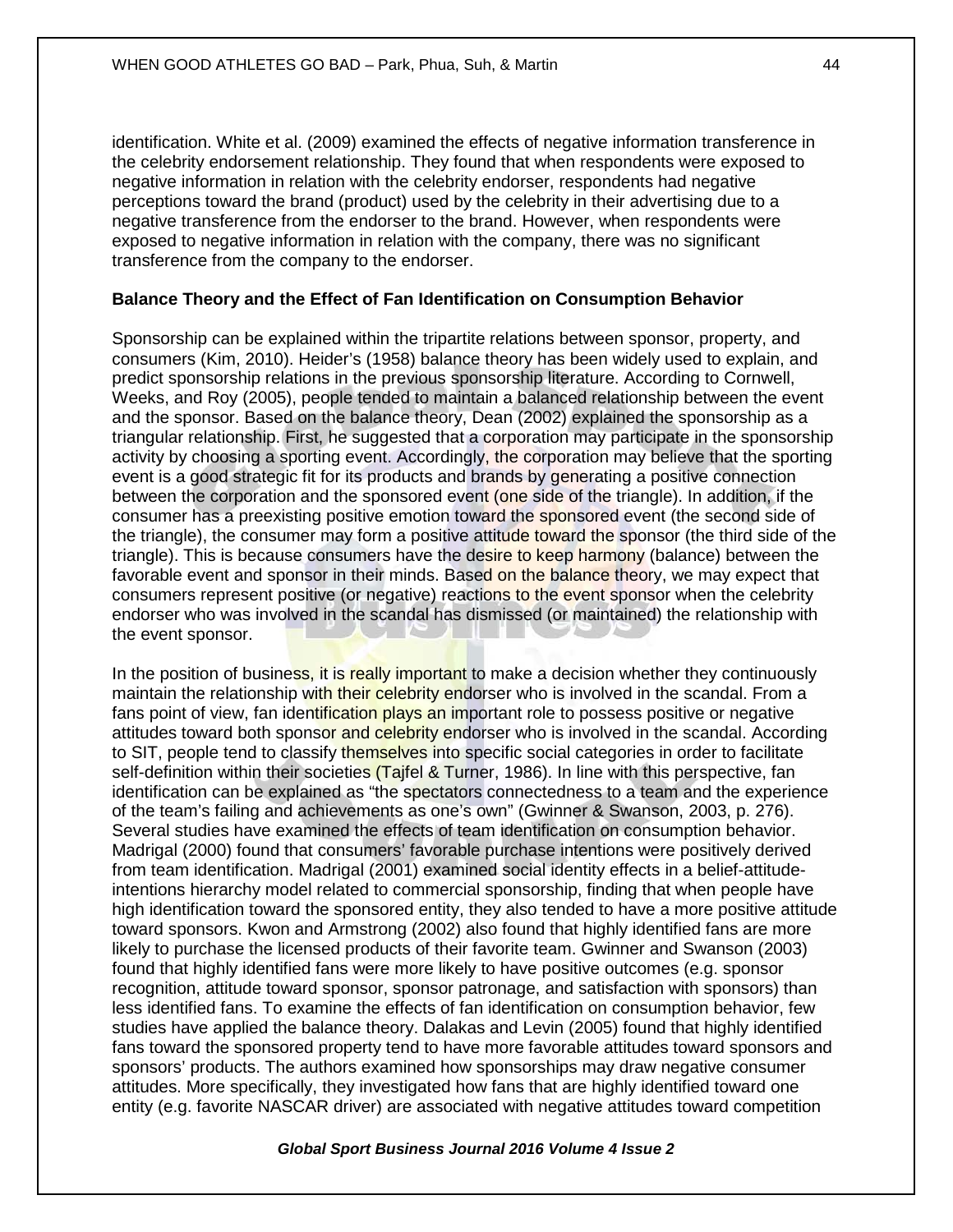entities (e.g. other competing NASCAR drivers). By examining 220 NASCAR fans, they found that there was a strong positive connection with regard to both their favorite driver and their favorite driver's sponsor. In addition, when fans do not like their favorite driver's rival player, they also tend to have negative attitude toward the rival driver's sponsor. Dean (2002) fount that when the consumer had a preexisting positive emotion toward the charitable sponsored event, consumers; perceptions of corporate community relations are more positive and they formed positive attitudes toward the sponsor.



Based on previous studies on endorsement and sponsorship, highly identified fans toward the sponsored property (e.g. sports teams) or celebrity endorser (e.g., athlete) tend to have more positive outcomes toward the sponsor. In addition, when consumers have positive emotions toward the sponsored property or celebrity endorser, they may form the positive emotion to maintain balance between the property and the sponsor in their minds. Accordingly, if a famous athlete is involved in scandal, and if sponsor A tries to maintain the endorsement relationship, highly identified fans' attitudes and behavioral intentions toward the sponsor A should be positive (see Figure 1). Consequently, even though the player engaged in an immoral behavior, based on in-group bias, highly identified fans still maintain the positive attitude toward the player. Thus, the following hypothesis was developed:

H1: Highly identified fans of Tiger Woods would have a more positive (a) attitude, (b) word of mouth intention, and (c) purchase intention toward the sponsor which maintains the endorsement relationship with Tiger Woods than lowly identified fans of Tiger Woods.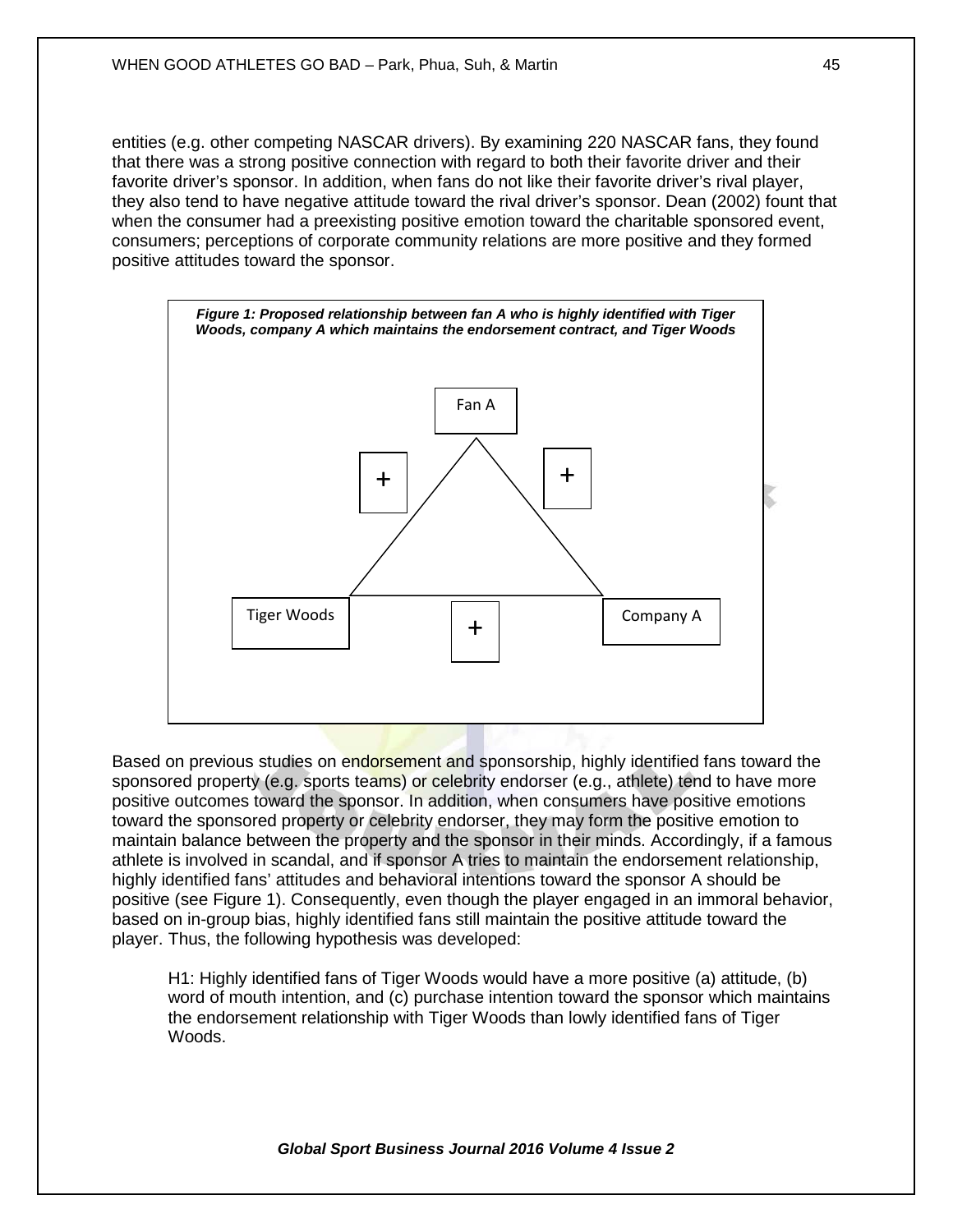

On the other hand, when a famous athlete is involved in scandal, lowly identified fans of the famous athlete may have more negative attitudes if the company still maintains the endorsement relationship with the famous athlete (see Figure2). Inversely, the lowly identified fans with the famous athlete may have more positive attitudes and behavioral intentions if the company dismisses the **endorsement contract** with the player. Accordingly, the following hypothesis was developed:

H2: Lowly identified fans of Tiger Woods would have a more positive (a) attitude, (b) word of mouth intention, and (c) purchase intention toward the sponsor which dismisses the endorsement relationship with Tiger Woods than highly identified fans of Tiger Woods.

## **Method**

## *Participants*

Data were collected from college students majoring in mass communication at a large university located in the southeast region in the United States. Peterson and Merunka (2014) suggested that when college students represent a population of interest, they can be appropriate research subjects in certain situations. Thus, even though convenience sampling was used, this sample could be appropriate to represent the population because college students can be justified as the target audience of the products of non-alcoholic drinks (Ferber, 1977). An online survey was utilized to collect the data. Participation of the survey was voluntary, and students received extra credit points for their participation. Among 365 responses, 348 respondents successfully completed the survey and those responses were included in the data analysis. The sample was 76% female and 24% male. The sample was predominantly Caucasian (84%), followed by Asian (7%), African American (6%), and Hispanic (2%).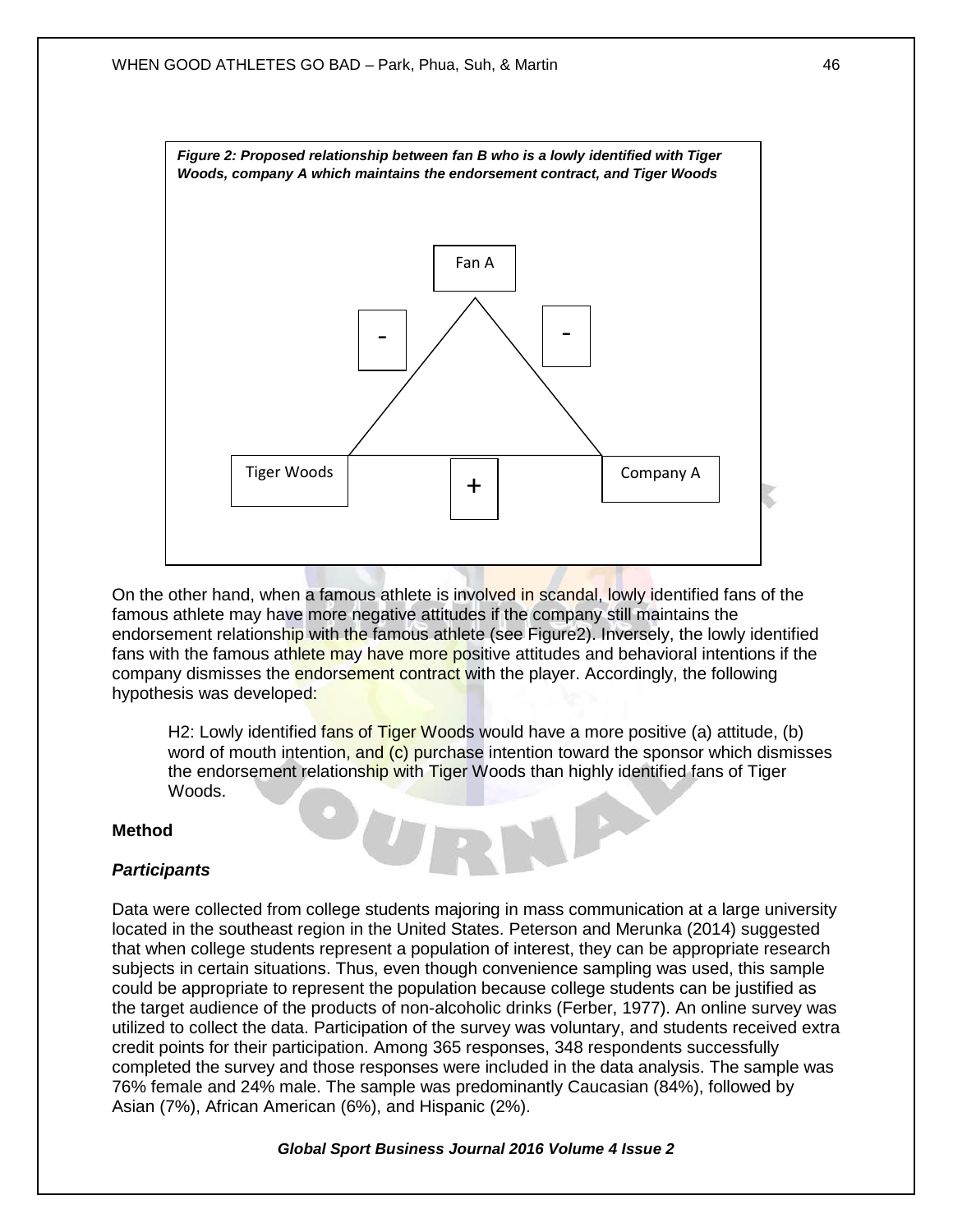#### *Measures*

We formulated a survey form that contained four sections to examine pre-existing attitudes toward sponsors, fan identification toward Tiger Woods, attitudinal constructs; including attitude toward sponsors, word of mouth intention, purchase intention, and background information. According to Mazaheri, Basil, Yanamandram, and Daroczi (2011), there is strong possibility that consumers' pre-existing attitudes can cause biased evaluation when individuals process new information. Olson (2010) included pre-existing attitude toward the sponsor in the model because prior attitudes would cause the creation of biased results related to attitudes toward a sponsor. To measure pre-existing attitude toward sponsor, Speed and Thomson's (2000) 4 items were used, with a 7-point Likert scale. Respondents were asked the following: "Thinking about (company name), please evaluate this company by selecting the point on each scale that best represents your attitude to the company". To measure fan identification toward Tiger Woods, Gwinner and Swanson's (2003) team identification scale was utilized. The scale was simply modified by changing the word "Tiger Woods" instead of using "football team". Five items were included in the questionnaire and a 7- point Likert scale was utilized from "strongly disagree" (1) to "strongly agree (7). To measure attitudes toward the company, Tsiotsou and Alexandris's (2009) scales were modified. Three items were included in the questionnaire and a 7-point Likert scale was utilized. To measure respondents' behavioral intentions (e.g., word of mouth and purchase intention), Alexandris, Tsaousi, and James (2007) scales were modified. A 7-point Likert scale was utilized for both word of mouth intention (3 items) and purchase intention (3 items). An additional section containing demographic questions (e.g., gender, race, age, household income, and religion) was also included in the questionnaire.

| Constructs         | Items                                                                                                                               |
|--------------------|-------------------------------------------------------------------------------------------------------------------------------------|
| Fan Identification | When someone criticizes Tiger Woods, it feels like a personal insult<br>I am very interested in what others think about Tiger Woods |
|                    | Tiger Woods's successes are my successes                                                                                            |
|                    | When someone praises Tiger Woods, it feels like a personal<br>complement                                                            |
|                    | If a story in the media criticized Tiger Woods, I would feel<br>embarrassed                                                         |
| Sponsor Image      | I have a positive attitude toward (brand name) and its products<br>due to the relationship with Tiger Woods                         |
|                    | The relationship with Tiger Woods improves my perceptions about<br>(brand name) and its products                                    |
|                    | Due to the relationship with Tiger Woods, I like more the products<br>of (brand name)                                               |
| Word of Mouth      | say positive things about (brand name) products or brands to<br>other persons                                                       |
|                    | recommend (brand name) products or brands to someone who<br>sick my advice                                                          |
|                    | encourage friends or relatives to buy certain products or brands of<br>(brand name)                                                 |
| Purchase Intention | Consider buying (brand name) s products in the future                                                                               |
|                    | Will try to buy (brand name) products in the future                                                                                 |
|                    | Will buy (brand name) products in the future                                                                                        |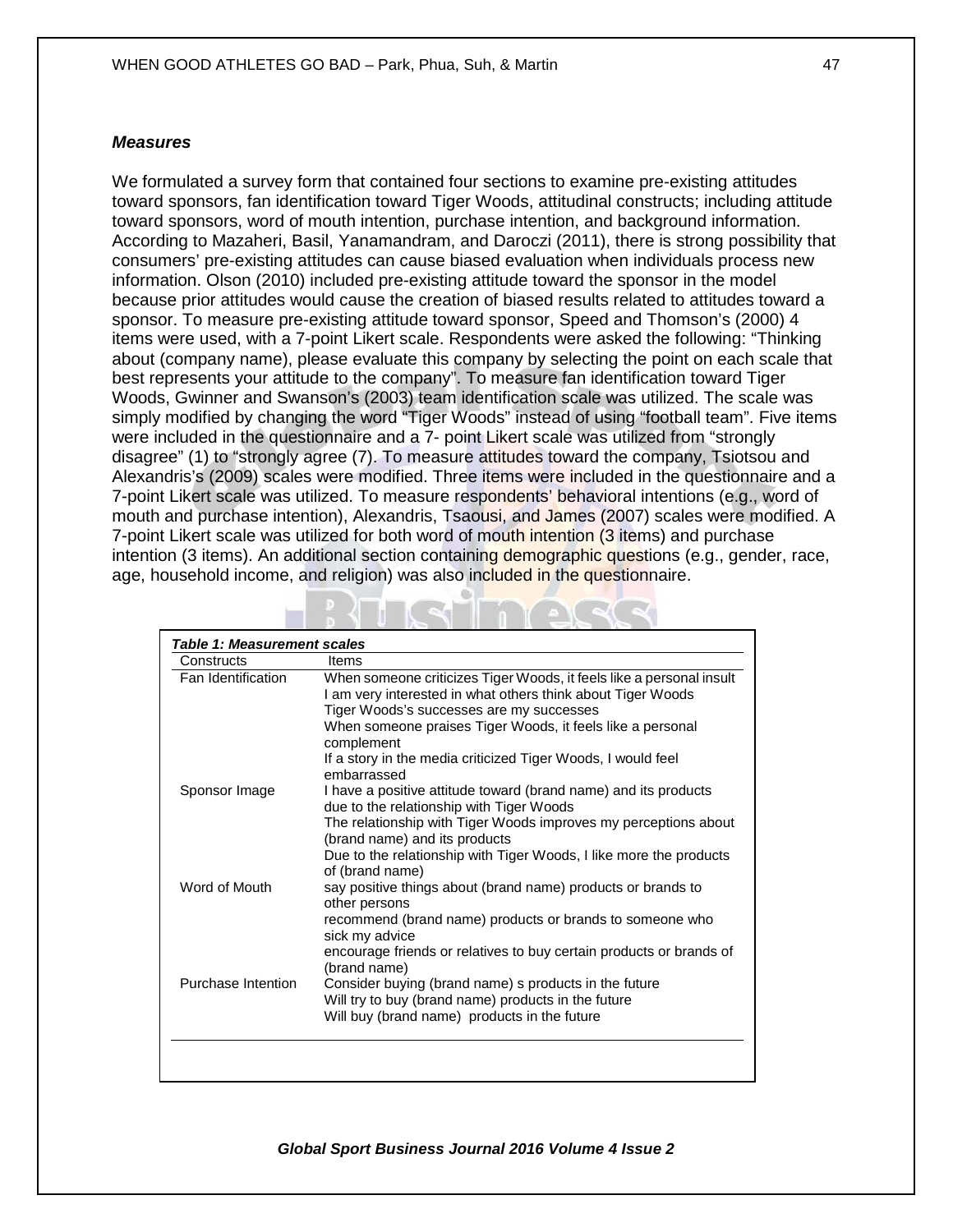# *Data Collection Procedures*

At the beginning of the survey, pre-existing attitudes toward two sponsors (e.g., Coke, Gatorade), and fan identification toward Tiger Woods were measured. Also, two scenarios were developed in the survey. For both scenarios, at the first part of the scenario, respondents read about Tiger Wood's cheating scandal. After that, the first scenario introduced sponsor A. Sponsor A is the leading producer of non-alcoholic beverage products. Respondents read information in the scenario stimuli that sponsor A decided to maintain their endorsement relationship with Tiger Woods after he was involved in the scandal. On the other hand, the second scenario introduced sponsor B, which has a strong reputation for producing sports drinks in the market. Respondents read information that sponsor B had decided to dismiss their endorsement relationship with Tiger Woods after he was involved in the scandal. After respondents finished reading the each scenario, they were asked to fill out the survey. The following variables were included in the questionnaire: attitude toward the company, word of mouth and purchase intention.

# *Data Analysis*

For the data analysis, SPSS 18.0 was used. Several multiple-item scales were used. Thus, before testing the hypotheses, the reliability of each scale was measured in terms of Cronbach's alpha. The Cronbach's alpha values exceeded the minimum acceptable level of .70, ranging: pre-existing attitude (α = .89), fan identification (α = .97), attitude toward the company (α = .79), word of mouth ( $α = .80$ ) and purchase intention ( $α = .86$ ). By median split, two groups were divided into the high-identification (*n*=130) and low-identification (*n*=218) groups. MANCOVA was conducted to examine hypotheses. MANCOVA was utilized to examine the influence of team identification (independent variable) on consumers' responses toward sponsors' decisions (dependent variable) after removing the effect of a covariate, pre-existing attitudes toward sponsors.

## **Results**

To test hypothesis 1, MANCOVA was used to examine effects of fan identification on consumers' responses toward a sponsor which maintains a relationship with the celebrity endorser who was involved in the scandal. Three dependent variables were included: attitude toward a sponsor, word of mouth, and purchase intention. The independent variable was fan identification. The covariate was pre-existing attitude toward a sponsor. Examination of the interaction between the covariate and the independent variable represented relationships between the covariate and the dependent variable. The results indicated that there were no significant interaction effects at the .05 significance level in attitude toward a sponsor, *F* (1,347) = 1,042,  $p = .308$ , word of mouth,  $F(1, 347) = .285$ ,  $p = .593$ , and purchase intention,  $F(1, 347) =$ 3.221, *p* = .116. There was a significant main effect of levels of fan identification (Wilk's λ = .77,  $F = 33.66$ ,  $P = .001$ ). Accordingly, the main effects indicated that the level of identification toward Tiger Woods may have significant independent effects on attitude toward a sponsor, word of mouth, and purchase intention. Since the multivariate statistics showed a significant result, a univariate statistical test (test of between-subject effects) was conducted. The results from the univariate test indicated there were significant differences in two dependent variables: attitude toward a sponsor,  $F(1, 347) = 251. 16$ ,  $p = .001$ ,  $\eta_p^2 = .421$ , and word of mouth,  $F(1, 1)$  $347$ ) = 73.06,  $p = .001$ , partial eta squared = .174. Accordingly, 42% of the variance in attitude toward a sponsor was explained by fan identification and 17% of the variance in word of mouth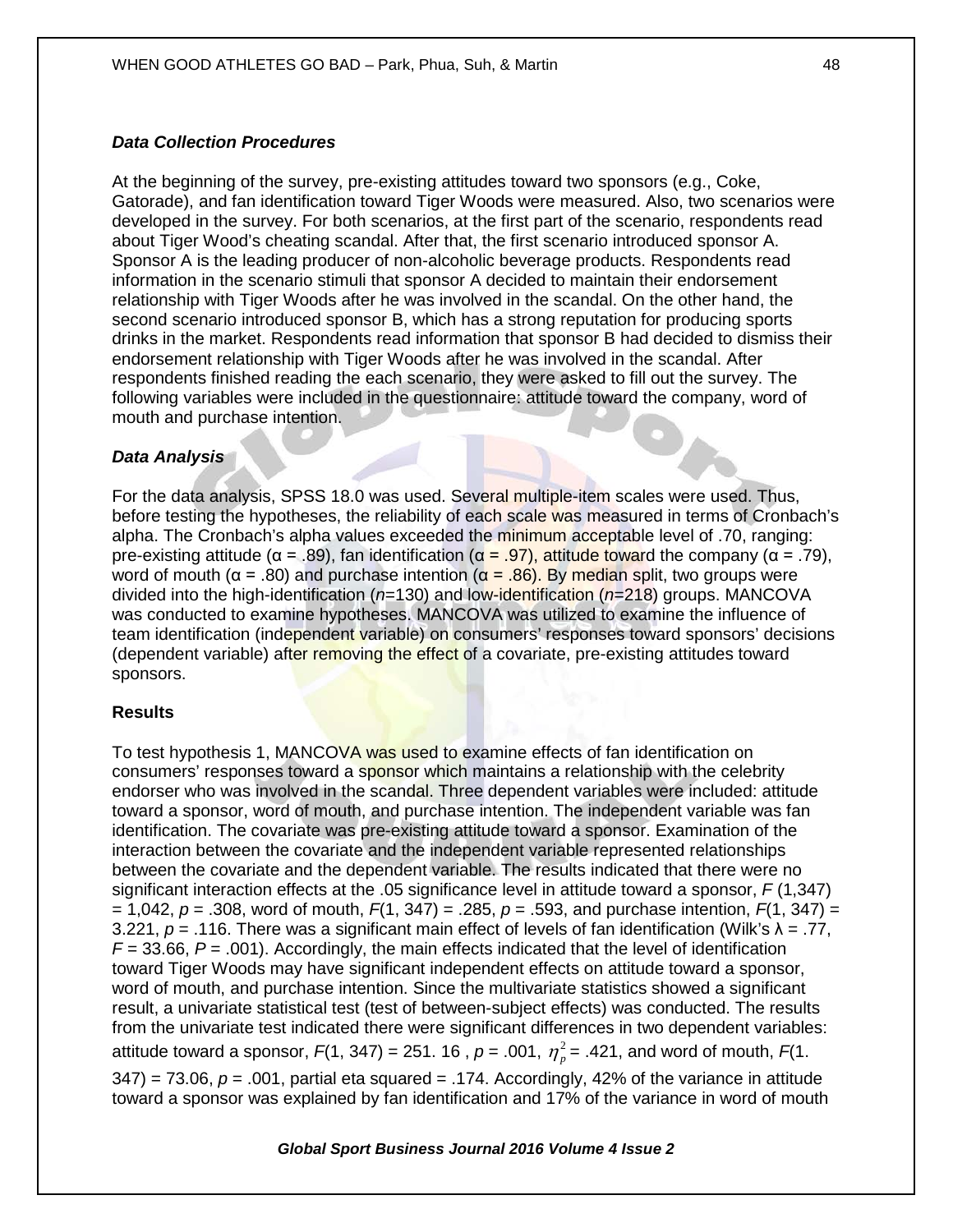was explained by fan identification. For purchase intention ( $F = 1.28$ ,  $p > .05$ ), there was no significant difference.

| Dependent<br>Variable | Low<br>Identification | High<br>Identification | F      | Df    | Sig.  | Partial eta<br>squared |
|-----------------------|-----------------------|------------------------|--------|-------|-------|------------------------|
| Attitude              | 2.18(1.09)            | 4.24 (1.34)            | 251.16 | 1.347 | .0001 | .42                    |
| WOM.                  | 3.34(1.61)            | 4,64 (1.30)            | 73.06  | 1.347 | .0001 | .174                   |
| Purchase<br>Intention | 5.70(1.45)            | 5.74 (1.28)            | 1.28   | 1.347 | .259  | .004                   |

As shown in Table 2, with regard to attitudes toward sponsor A which maintained the endorsement relationship with Tiger Woods, there was a significant difference between highly identified fans ( $M = 4.24$ ,  $SD = 1.34$ ) and lowly identified fans ( $M = 2.18$ ,  $SD = 1.09$ ). In addition, highly identified fans ( $M = 4.64$ ,  $SD = 1.30$ ) represented more positive word of mouth intention toward sponsor A than lowly identified fans (*M* = 3.34, *SD* = 1.61). However, with regard to purchase intention toward sponsor A, there was no significant difference between groups. Therefore, H1 (a) and H1 (b) were supported and H1 (c) was not supported. Overall, hypothesis 1 was partially supported.

To test hypothesis 2, MANCOVA was used to examine effects of fan identification on consumers' responses toward a sponsor which dismiss a relationship with the celebrity endorser who was involved in the scandal. Three dependent variables were included: attitude toward a sponsor, word of mouth, and purchase intention. The independent variable was fan identification. The covariate was pre-existing attitude toward a sponsor. The results indicated that there were no significant interaction effects at the .05 significance level in attitude toward a sponsor, *F*(1, 347) = .168, *p* = .68, and word of mouth, *F*(1, 347) = 1.223, *p* = .27. However, there were significant interaction effects at the .05 significance level in purchase intention toward a sponsor, *F*(1, 347) = 16.4, *p* = .001. There was a significant main effect of levels of fan identification (Wilk's lambda = .83, *F* = 24.11, *P* = .001). Accordingly, the main effects indicated that the level of identification toward Tiger Woods may have significant independent effects on attitude toward a sponsor and word of mouth. Since the multivariate statistics showed a significant result, a univariate statistical test (test of between-subject effects) was conducted. The results from the univariate test indicated there was significant difference in one dependent variable: word of mouth,  $F(1. 347) = 15.43$ ,  $p = .001$ , partial eta squared = .043. Accordingly, 4.3% of the variance in word of mouth intention toward a sponsor was explained by fan identification. For attitude ( $F = 1.47$ ,  $p > .05$ ) and purchase intention ( $F = 1.90$ ,  $p > .05$ ) toward a sponsor, there were no significant differences.

As shown in Table 3, with regard to word of mouth intention toward sponsor B which dismissed the endorsement relationship with Tiger Woods, there was a significant difference between highly identified fans ( $M = 3.17$ ,  $SD = 1.35$ ) and lowly identified fans ( $M = 4.15$ ,  $SD = 1.79$ ). However, with regard to attitude and purchase intention toward sponsor B, there were no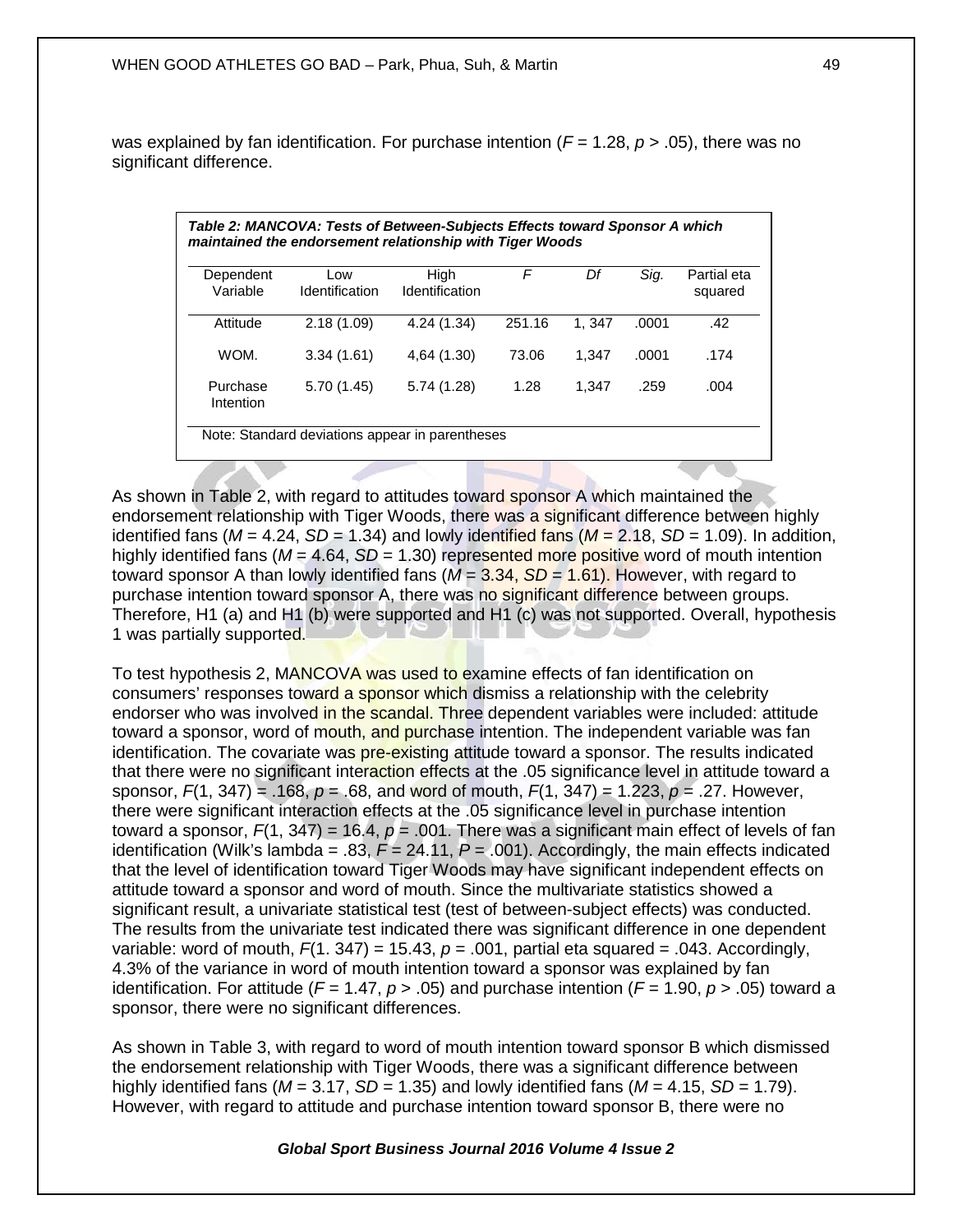significant differences between groups. Therefore, H2 (b) was supported and H2 (a) and H2 (c) were not supported. Overall, hypothesis 2 was partially supported.

| Dependent<br>Variable | Low<br>Identification | High<br>Identification | F     | Df    | Sig.  | Partial eta<br>squared |
|-----------------------|-----------------------|------------------------|-------|-------|-------|------------------------|
|                       |                       |                        |       |       |       |                        |
| WOM.                  | 4.15 (1.79)           | 3.17(1.35)             | 15.44 | 1.347 | .0001 | .043                   |
| Purchase              | 5.02(1.63)            | 4.40 (1.50)            | 1.90  | 1.347 | .169  | .005                   |

# **Discussion**

In our everyday lives, we are confronted with many celebrity athlete endorsers (e.g., Lebron James, Michael Jordan, and Serena Williams) from various advertising media such as TV, magazines, and websites. According to Agyemang (2011), even though athlete sponsorships have become one of the most popular ways to promote brands or products, the relationship between the celebrity athlete endorser and the sponsor is not always positive because some celebrity athlete endorsers, such as Tiger Woods, get involved in public scandals, and their immoral behaviors often cause negative publicity. Agyemang (2011) indicated that "given this circumstance, the sponsor has a few options to consider, such as maintaining the athlete or discontinuing the use of the athlete as the face of their product" (p.138). However, academic researchers do not pay attention to examine the relationship between celebrity endorser's scandal and sponsors' decisions about the endorsement contracts. Therefore, the purpose of this study was to investigate which decision (maintain sponsorship relationship versus dismiss sponsorship relationship) would represent a more positive impact on consumers' responses who have different levels of fan identification when the celebrity endorser is involved in a scandal. Based on SIT (e.g., fan identification) and balance theory, previous studies (Cornwell et al., 2005; Dalakas & Levin, 2005; Dean, 2002; Gwinner & Swanson, 2003; Madrigal, 2000; Madrigal, 2001) found that highly identified fans toward sports teams or players tend to have positive affective and behavioral intentions toward the sponsor. From this point of view, we expected that even though the celebrity athlete endorser is involved in scandal, highly identified fans do not care the scandal, and they may still support the player. Consequently, we also expected that if the sponsor maintains the endorsement relationship with the player, highly identified fans may also represent positive attitude and behavioral intentions toward the sponsor because the sponsor supports their favorite players. This study found that when the sponsor maintained the endorsement relationship after a celebrity athlete endorser was involved in scandal, highly identified fans represented positive attitude and word of mouth intention toward the sponsor. Additionally, our study also found that when the sponsor dismissed the endorsement relationship after the celebrity endorser was involved in scandal, lowly identified fans represented more positive word of mouth intention toward the sponsor. Consequently, even though our hypotheses were partially supported, the findings have some contributions for the practical field. Our results suggest that consumers' identification toward the celebrity athlete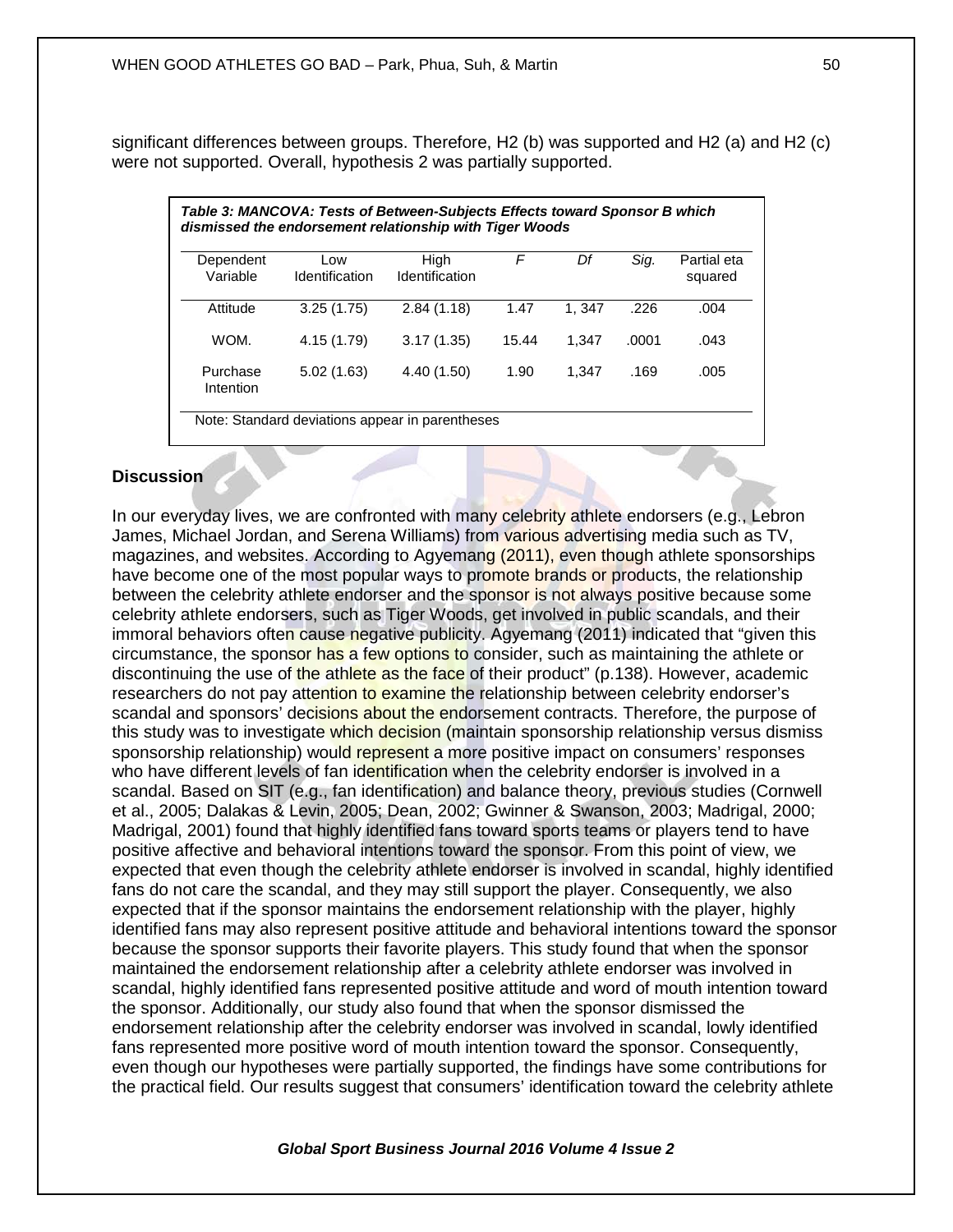endorser plays an important role to judge sponsors' decisions whether they needed to maintain or dismiss the relationship with the endorser who is involved in scandal.

There were some limitations in this study. First, we used a student sample so results may not be generalized. For a future study, if researchers use samples who are interested in golf with broader samples, they may have more generalizable results because we may be able to categorize fan groups more reliably (e.g., highly identified fans vs. lowly identified fans). Second, related to gender, the majority of our sample was female. We believe that depending on types of scandals (e.g., cheating, drugs, violence, and drunken driving), there would be significantly different reactions toward the celebrity endorser's scandal. Thus, for future studies, we need to examine whether there would be significantly different responses between male and female depending on types of scandals. Third, our survey was conducted 2 years after Tiger Woods' scandal, which means that many people already knew about the scandal and may not impact their opinions about his endorsers as much. Even though it is impossible to predict when the celebrity endorser is involved in scandal; for future studies, we need to conduct the study as soon as possible after the scandal occurs.

Our study has some contributions for both academic and practical fields in the advertising industry. Previous celebrity endorsement and scandal studies (Edwards & La Ferle, 2009; Fink et al., 2009; Johnson, 2005; Money, Shimp, & Sakano, 2006; Till & Shimp, 1998; White et al., 2009) found that many firms worried whether celebrity endorser's scandal might have a negative impact on their brand evaluations. Even though each study had different settings and somewhat different results, those previous studies commonly found that consumer's brand evaluations such as brand attitude, image, and purchase intention, were seriously affected by celebrity endorser's scandal or negative information. However, previous studies did not pay much attention to the company's decisions toward celebrity endorser's scandal. Many celebrity endorsers, especially athletes, have multiple endorsement contracts with various companies. Accordingly, many companies may have some problems making decisions about the relationship with the celebrity endorser who gets involved in scandal. Some companies announce discontinuing relationship with the celebrity endorser as soon as possible when the scandal occurs. However, some companies announce that they are going to continue the relationship because the celebrity endorser still have strong effect to promote brands or products even if the endorser gets involved in scandal. For example, before Tiger Wood got involved in his scandal, he had contracts with Gillette, Nike, EA Sports, Tag Heuer, AT&T, Gatorade, and Accenture. According to Agyemang (2011), after the disclosure of Tiger Woods' scandal, Woods had lost endorsement contracts with Gillette, AT&T and Accenture immediately. On the other hand, some companies, such as Nike and EA Sports announced that they are still going to maintain the relationship with Woods. Our study found that depending on fan identification, consumers represented different attitudinal and behavioral intentions toward company's decision about the relationship with the celebrity athlete endorser who was involved in scandal. Accordingly, our study findings suggest that marketers' decisions regarding whether they would maintain or dismiss their relationship with a celebrity athlete endorser who gets involved in scandal can have strong long-term implications on brands.

#### **References**

Agyemang, K. J. (2011). Athlete brand revitalization after a transgression. *Journal of Sponsorship, 4*(2), 137-144.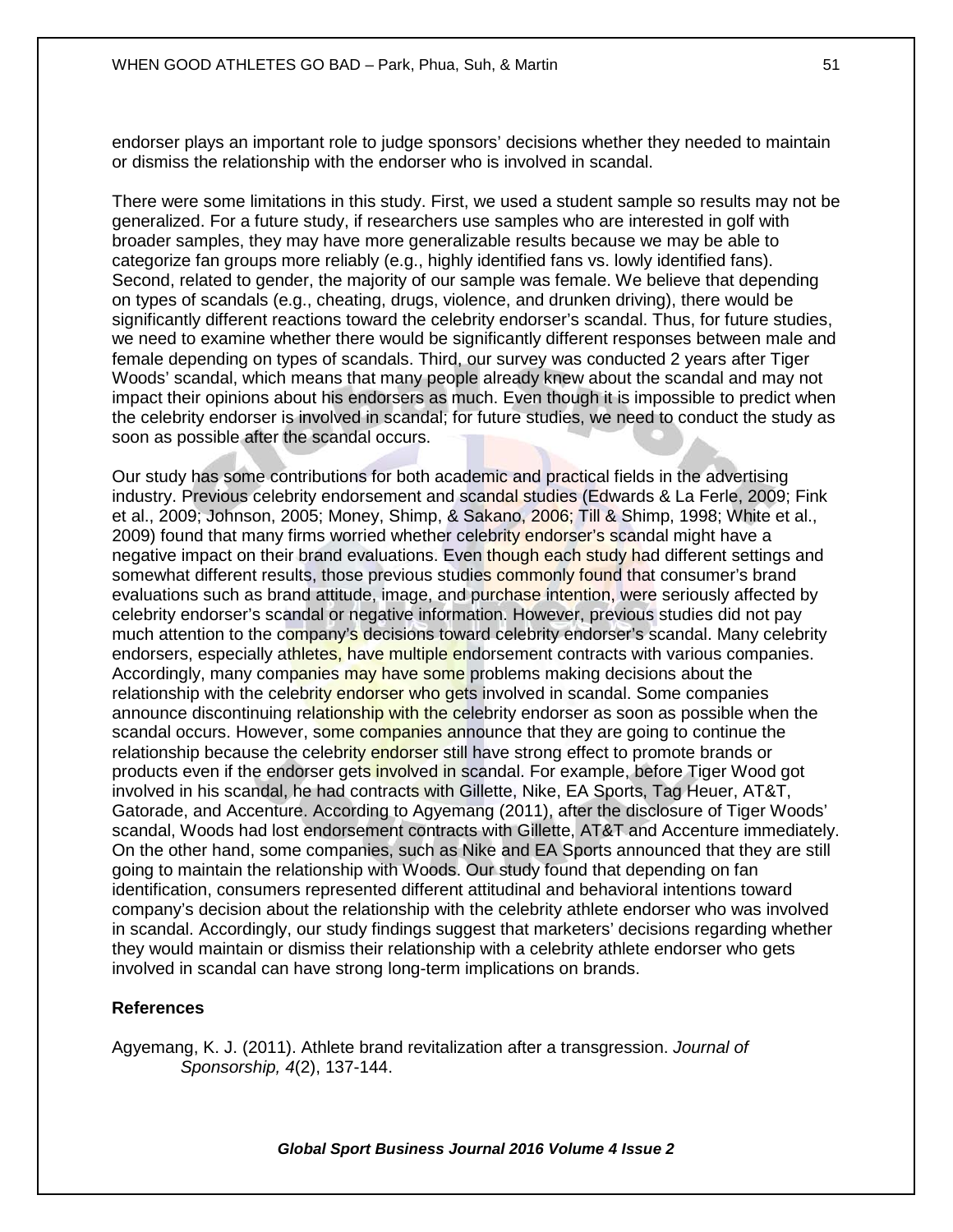- Alexandris, K., Tsaousi, E., & James, J. (2007). Predicting sponsorship outcomes from attitudinal constructs: The case of a professional basketball event. *Sport Marketing Quarterly, 16*, 130-139.
- Chung, K, Y., Derdenger, T. P., & Srinivasan, K. (2013). Economic value of celebrity endorsements: Tiger Woods' impact on sales of Nike golf balls. *Marketing Science, 32*(2), 271-293.
- Cornwell, T. B., Weeks, C. S., & Roy, D. P. (2005). Sponsored-linked marketing: opening the black box. *Journal of Advertising*, *34*(2), 21-42.
- Dalakas, V., & Levin, A. M. (2005). The balance theory domino: how sponsorships may elicit negative consumer attitudes. *Advances in Consumer Research, 32,* 91-97.
- Dean, D. H. (2002). Associating the corporation with a charitable event through sponsorship: measuring the effects on corporate community relations. *Journal of Advertising, 31*(4), 77-87.
- Doyle, J. P., Pentecost, R. D., & Funk, D. C. (2014). The effect of familiarity on associated sponsor and event brand attitudes following negative celebrity endorser publicity. *Sport Management Review, 17*, 310–323.
- Edward, S. M., & La Ferle, C. (2009). Does gender impact the perception of negative information related to celebrity endorsers? *Journal of Promotion Management, 15*, 22- 35.
- Ferber, R. (1977). Research by convenience. *Journal of Consumer Research, 4,* 57-58.
- Fink, J. S., Parker, H. M., Brett, M., & Higgins, J. (2009). Off-filed behavior of athletes and team identification: using social identity theory and balance theory to explain fan reactions. *Journal of Sport Management, 23*, 142-155.
- Fiske, S. T. (1980). Attention and weight in person perception: The impact of negative and extreme behavior. *Journal of Personality and Social Psychology, 38*(6), 889-906.
- Fong, C. P., & Wyer Jr., R. S. (2012). Consumers' reactions to a celebrity endorsement scandal. *Psychology and Marketing, 29*(11), 885-896.
- Funk, D. C., & James, J. D. (2001). The psychological continuum model: A conceptual framework for understanding an individual's psychological connection to sport. *Sport Management Review*, *4*(2), 119-150.
- Gwinner, K., & Swanson, S. R. (2003). A model of fan identification: antecedents and sponsorship outcomes. *Journal of Services Marketing, 17*(3), 275-294.
- Heider, F. (1958) *the psychology of interpersonal relations*, New York: Wiley
- Huges. S., & Shank, M. (2005). Defining scandal in sports: media and corporate sponsor perspectives, *Sport Marketing Quarterly, 14*(4), 207-216.
- Hunter, E. (2007). Celebrity entrepreneurship: the effect of negative celebrity information on the new venture. *Frontiers of Entrepreneurship Research, 27*(10), 1-14.
- Jin, S. A. & Phua, J. (2014). Following celebrities' tweets about brands: The impact of Twitterbased electronic word-of-mouth on consumers' source credibility perception, buying intention, and social identification with celebrities. *Journal of Advertising*, *43*(2), 181- 195.
- Johnson, A. R. (2005). When a celebrity is tied to immoral behavior: consumer reactions to Michael Jackson and Kobe Bryant. *Advances in Consumer Research, 32*, 100-101.
- Kamins, M.A. (1990). An investigation into the match-up hypothesis in celebrity advertising: When beauty may be only skin deep. *Journal of Advertising,19*(1), 4-13.
- Kim, Y. (2010). Single versus multiple team sponsorship: A study of consumer inferences. Doctoral Dissertation, Florida State University.
- Knitterl, C., & Stango, V. (2013). Celebrity endorsements, firm value, and reputation risk: evidence from the Tiger Woods scandal. *Management Science*, *60*(1), 1-17.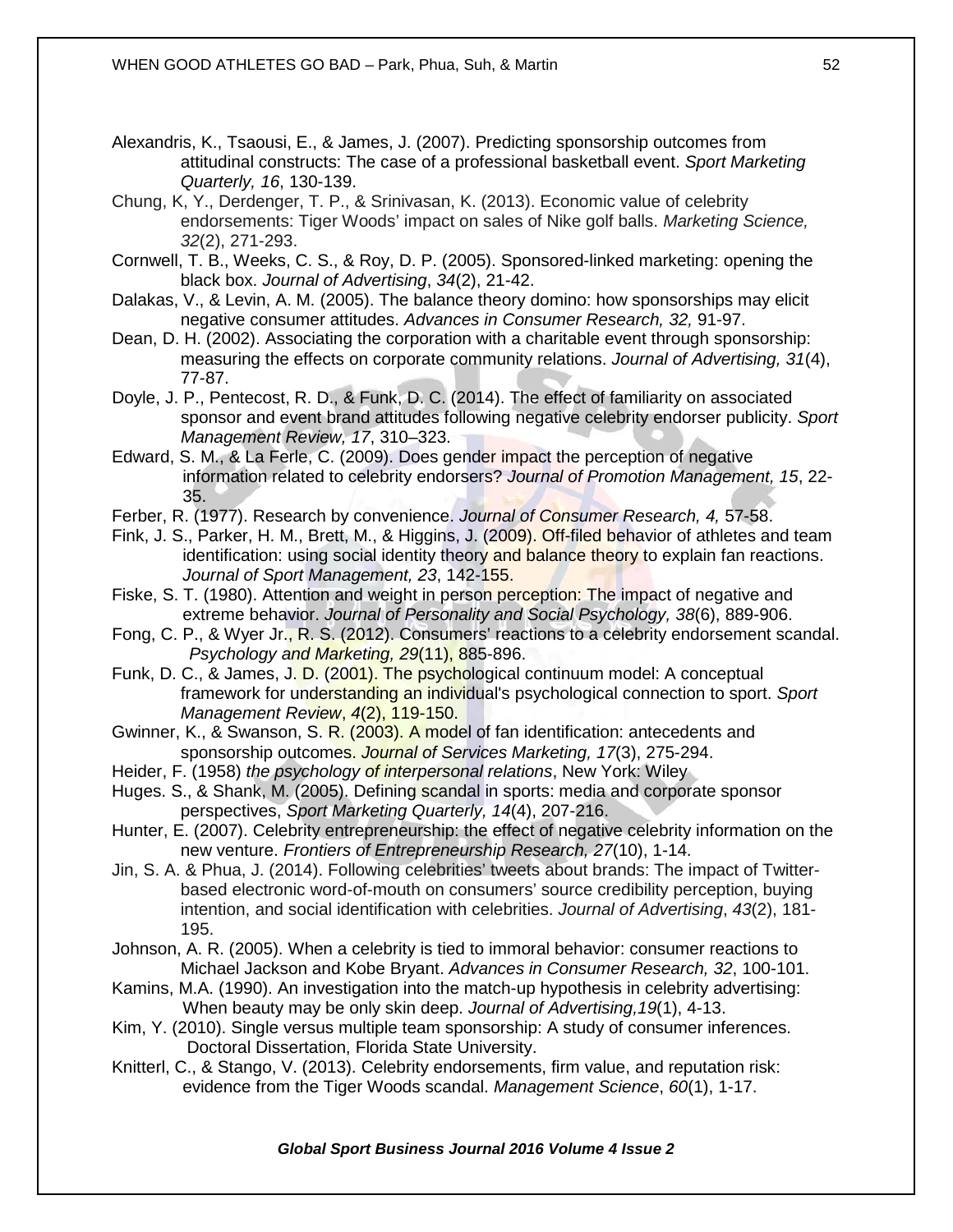Koerning, S. K., & Boyd, T. C. (2009). To catch a Tiger or let him go: the match-up effect and attitude endorsers for sport and non-sport brands. *Sport Marketing Quarterly, 18*(1), 25-37.

Kwon, H. H., & Armstrong, K. L. (2002). Factors influencing impulse buying of sport team licensed merchandise. *Sport Marketing Quarterly, 11*(3), 162-173.

Lee, J. S., Kwak, D. H., & Moore, D. (2015). Athletes' transgressions and sponsor evaluations: A focus on consumers' moral reasoning strategies. *Journal of Sport Management*, *29*, 672–687.

Madrigal, R. (2000).The influence of social alliances with sports teams on intentions to purchase corporate sponsor's products. *Journal of Advertising, 29*(4), 13-24.

Madrigal, R. (2001). Social identity effects in a belief-attitude-intentions hierarchy: implications for corporate sponsorship. *Psychology and Marketing, 18*(2), 145-165.

Mazaheri, E., Basil, D. Z., Yanamandram, V., & Daroczi, Z. (2011). The impact of preexisting attitude and conflict management style on customer satisfaction with service recovery. *Journal of Retailing and Consumer Services, 18,* 235-245.

McCracken, G. (1989). Who is the celebrity endorser? Cultural foundations of the endorsement process. *Journal of Consumer Research,16*(December), 310-321.

Money, R. B., Shimp, T. A., & Sakano, T. (2006). Celebrity endorsement in Japan and the United States: is negative information all that harmful? *Journal of Advertising Research,* March, 113-123.

Olson, E. L. (2010). Does sponsorship work in the same way in different sponsorship contexts? *European Journal of Marketing, 44*(1/2), 180-199.

Peterson, R. A., & Merunka, D. R. (2014). Convenient samples of college students and research reproducibility. *Journal of Business Research, 67*, 1035-1041.

Speed R., & Thompson, P. (2000). Determinants of sports sponsorship response. *Academy of Marketing Science Journal, 28*(2), 226-238.

Tajfel, H. & Turner, J.C. (1986). The social identity theory of intergroup behavior. In D.A. Stapel& H. Blanton, H. (Eds). *Social Comparison Theories: Key Readings in Social Psychology*. New York, NY: Taylor & Francis.

Till, B. D., & Shimp, T. A. (1998). Endorsers in advertising: the case of negative celebrity information. *Journal of Advertising, 1*, 68-81.

Tsiotsou, R., & Alexandris, K. (2009). Delineating the outcomes of sponsorship: sponsor image, word of mouth, and purchase intentions. *International Journal of Retail & Distribution Management, 37*(4), 358-369.

Wann, D. L. (2006). The causes and consequences of sport team identification. In A. R. Arthur, & J. Bryant (Eds.), *Handbook of sports and media* (pp. 331-352). Mahwah, NJ: Lawrence Erlbaum Associates.

Wann, D. L., Melnick, M. J., Russell, G. W., & Pease, D. G. (2001). *Sport fans: The psychology and social impact of spectators.* New York: Routledge.

White, D. W., Goddard, L., & Wilbur, N. (2009). The effects of negative information transference in the celebrity endorsement relationship. *International Journal of Retail & Distribution Management, 37*(4), 322-335.

Zhou, L., & Whitla, P. (2013). How negative celebrity publicity influences consumer attitudes: the mediation role of moral reputation. *Journal of Business Research, 66*, 1013-1020.